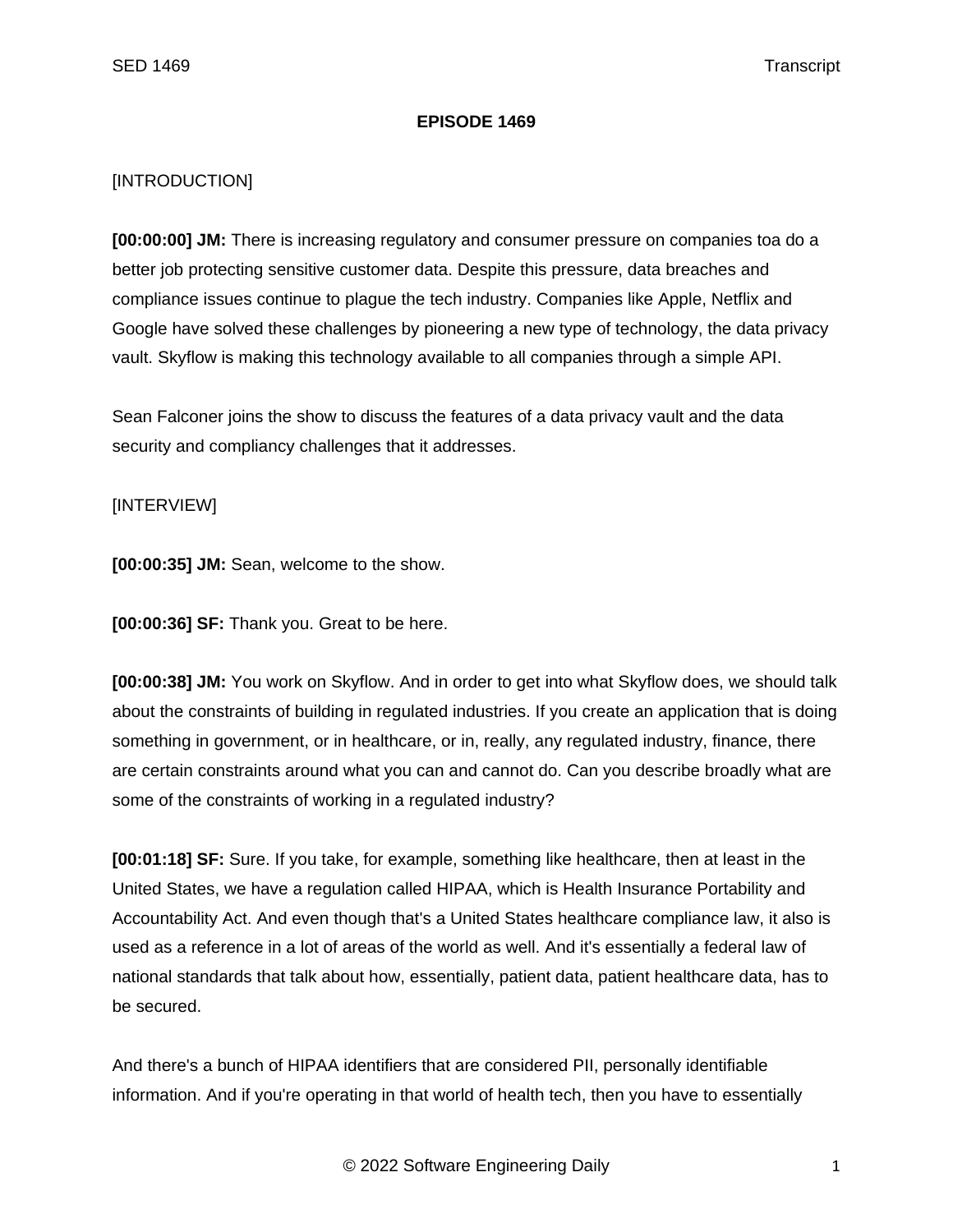comply with de-identifying these various identifiers as well as a bunch of other rules for something like HIPAA.

Similar in fintech, if you're dealing with banking and credit card information, there's a very wellknown standard, which is the PCI standard. And there's a lot of different requirements there in terms of how you handle financial data. For PCI, for example, there's different requirements, things like that you have a firewall that exists and is maintained. You don't use vendor default passwords, you encrypt the data, and so on.

The more regulated these areas of business that you're operating in, there's sort of more requirements put on top of operating the data in those industries. And you have to comply with those, or you will receive fines, as well as you might not even be able to operate your business depending on what specifically it is.

**[00:02:52] JM:** And I would say, historically, the way that those regulatory compliant engineering problems got solved was with ad hoc solutions. And you could get a consulting company to review your infrastructure for compliance, which is obviously an encumbrance. I would say, more recently, there have been infrastructure providers that come with regulation or regulatory compliance built in.

When I go to get some infrastructure that has been made compliant for regulation, what are they doing differently that would not be the case if I was to just go get off-the-shelf databases, or S3 storage, or compute?

**[00:03:53] SF:** The difference would be that – I mean, it depends a little bit on the specific use case. But let's say something like in fintech. If you're taking sort of off-the-shelf infrastructure that has been deemed to be PCI compliant, then that infrastructure and that company has already gone through a process to buy a third party to actually say that they meet the requirements of PCI. And there's four different levels of PCI, where PCI level one is the sort of highest level. And those are all dependent on how many sort of transactions that you're doing in your business.

The difference would be that that infrastructure has already met the compliance rules and regulations and requirements to meet whatever that particular industry has set as a standard.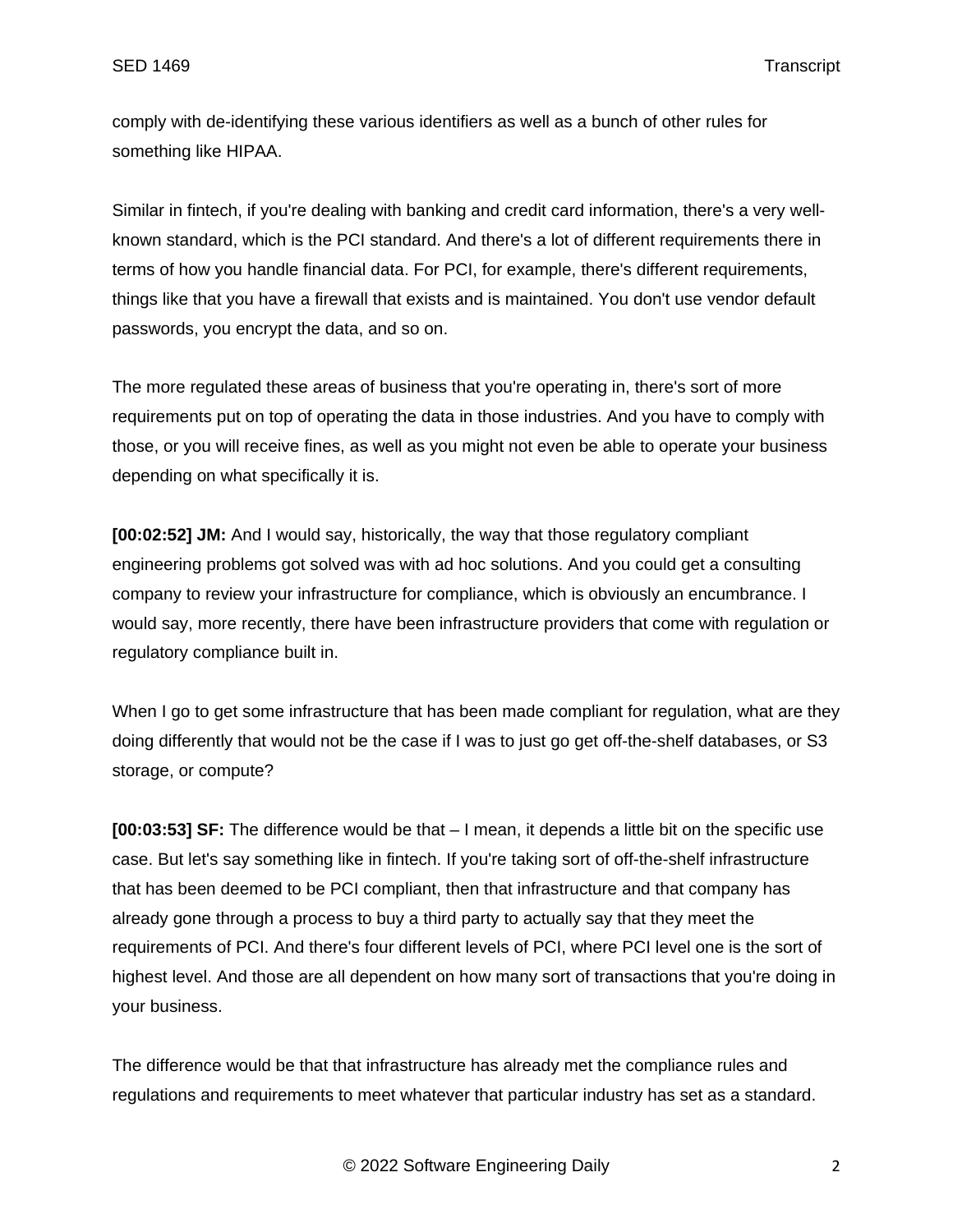PCI is a very common one. A very common situation would be that if you're building an application today, you don't necessarily want to – And you need to take transactions. You don't want to have to store credit card data and deal with that sort of stuff on your own. You might use a company like Stripe. And then Stripe is going to provide you out of the box PCI compliance, because they've already met those different regulations. And you're essentially relying on their infrastructure that has already met those regulations to house and store your credit cards. And they have sort of the domain knowledge and expertise to do that.

**[00:05:14] JM:** As we said before, you work at Skyflow, and you're building specific solutions for GDPR, HIPAA compliance, SOC 2, PCI. Let's go into one specific system that Skyflow works on, which is the concept of a data privacy vault. Can you explain what a data privacy vault is?

**[00:05:38] SF:** Yeah. A data privacy vault is a secure isolated database designed to store, and manage, and use sensitive data. In very simplistic terms, you can kind of think of it like a specially designed database that's been designed for storing sensitive data.

And with that, there are a number of requirements beyond just that it's a database. It's built really around this principle of isolation, which is a well-known concept in encryption or API key management. Generally, with encryption, you don't want to store your encryption key with your data. You isolate that from the data. Or when it comes to API keys or, for example, like a database password, we're not checking that into the source code of our application. We're separating that and isolating it somewhere else through something like HashiCorp data vault or maybe AWS Secrets Manager.

This principle of isolation is very common in those industries. It's less common when it comes to, essentially, customer PII. That's one of the sort of principal components of a data privacy vault, is that our sort of philosophy around customer PII, PCI, PHI, is that that data is special and needs to be treated as something special.

And as part of that, it shouldn't be essentially intermixed with all your application data. And we can get into the problems that that causes. But you need to essentially isolate that and protect it differently. And with that comes other requirements. If you're going to isolate it, well, then you need ways of protecting it. You need encryption, tokenization, data masking and other privacy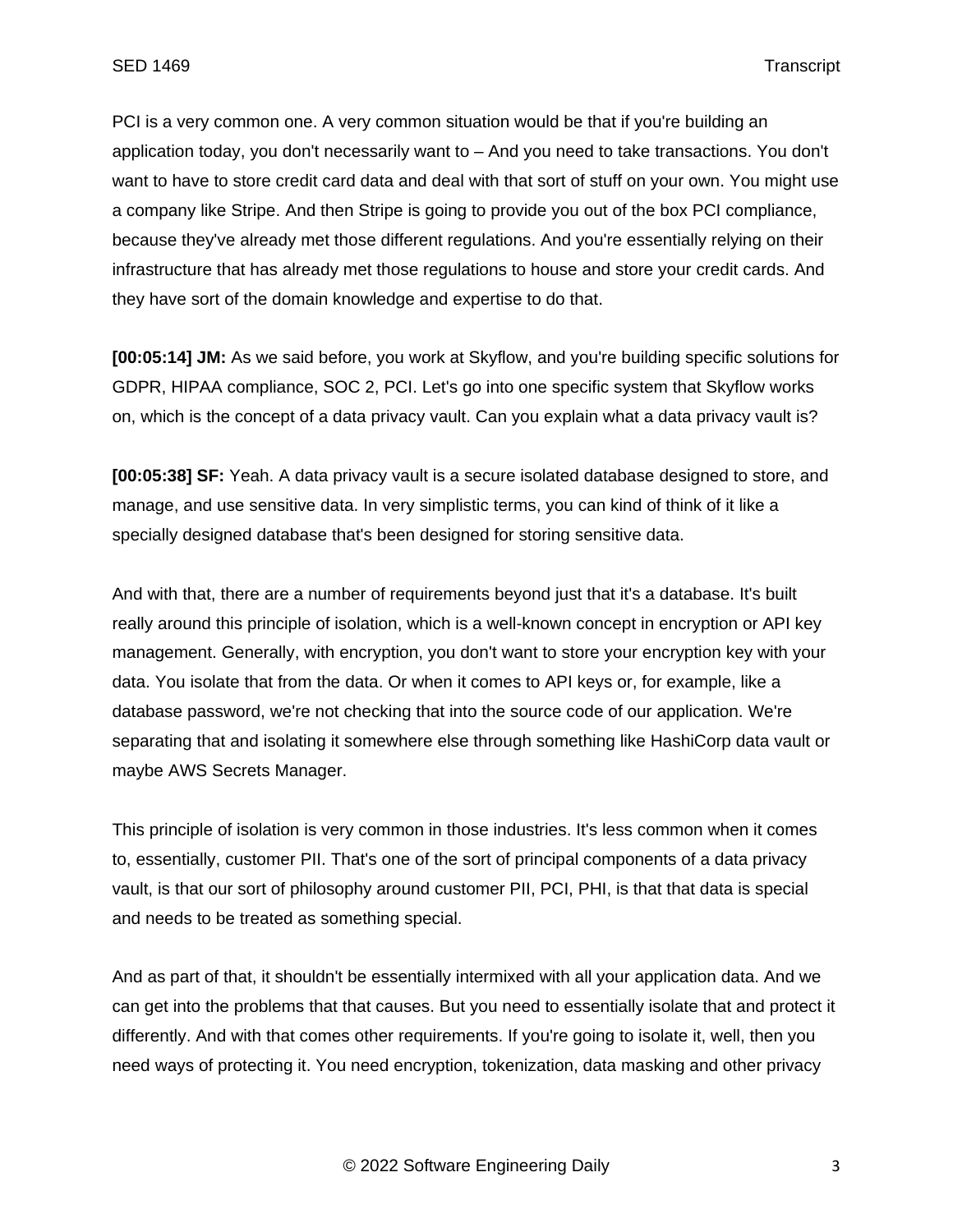preserving techniques built in. It has to be very reliable. This is core infrastructure where you're storing your customer data. So it needs high availability and throughput.

You need ways of actually accessing the data. You need things like data governance built in, zero trust architecture. You need to be able to control programmatic access to the data on a table column, row, or maybe even TTL basis. Support a wide range of different use cases, not only adhering to different compliance laws, but solving a wide range of privacy issues like logging PII, collecting PII, data pipelines, credit card storage, usage.

And then the big thing, of course, when it comes to data privacy and security, like, it's great to secure data. But ultimately, the reason we collect all that data is to actually use it in some way. We need ways of using secure data. We need things like privacy preserving analytics, secure cloud functions, polymorphic encryption, which is a technology that we developed at Skyflow that allows you to run operations over encrypted data. All this sort of components or features are like core to the concept of data privacy vault allowing you to essentially create an all-in-one privacy solution, which we deliver through, essentially, a simple API.

**[00:08:16] JM:** If you talk about keeping the – For example, like the encryption case. I guess the entire database is encrypted at rest? Was that one of the compliance regulations you have to keep for something that needs a privacy vault? You have to keep everything encrypted you have to keep the keys away from the database?

**[00:08:43] SF:** Certainly, encryption is part of some of the compliance laws. One the requirements for PCI is that the data is protected. But even beyond that, I think that when it comes to data privacy, data privacy isn't purely about – Like, compliance is also kind of the right thing to do for your users. Nobody wants their home address and phone number showing up somewhere in the dark web. And it could be that in some areas of the world, that data is not necessarily regulated by some privacy law. But it's still something that is sensitive to, essentially, your customers.

I think a lot of this stuff goes beyond just simply whether you're complying with the laws of your local government or the industry that you work in. But actually, wholesale sort of protecting your customer data.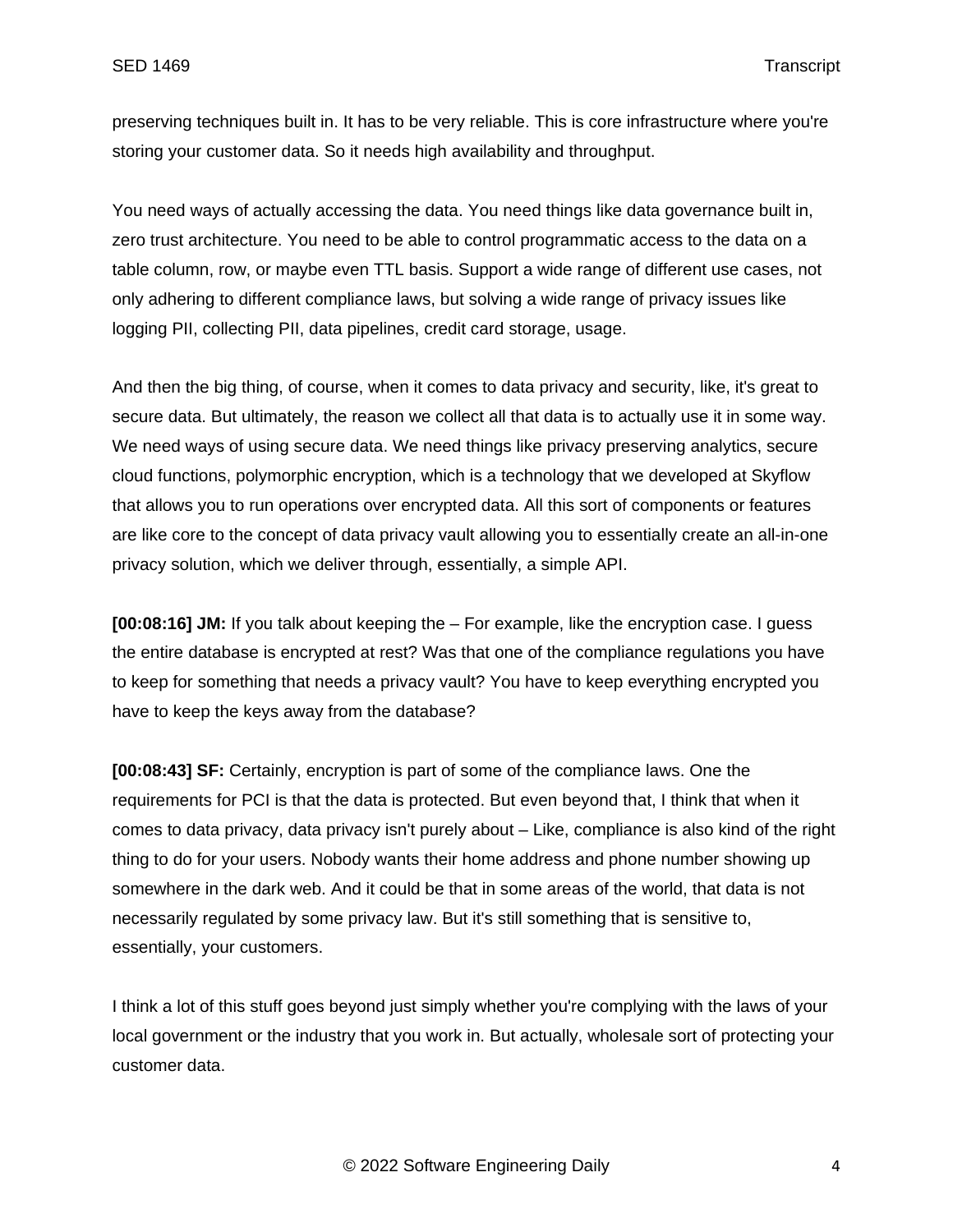**[00:09:29] JM:** If I think about like the purpose of encryption, or most security systems, a lot of security seems to be about creating a friction that the attacker would not be able to overcome, or at least would be a deterrent to the hacker. But I feel like if you build APIs that are easy to use, in some sense, it could potentially erode that friction. And if the attacker was to just access the secure system through those same APIs, wouldn't that potentially defeat the purpose of a secure system, of a secure API?

**[00:10:22] SF:** I think you raised a good point. Obviously, that – I think, historically, there's been thought of this tradeoff that where more secure means like harder to use. And I think one of the challenges of developing Skyflow has been making it so that security and privacy can be easy to use. Because one of the challenges that happens when something is hard to use is that people might not use it at all, like from an actual development standpoint. Like, the application developer, if they don't understand it. Then maybe they work around it. Or they make a mistake by accident or misuse in some way. Same with like a solution architect or something like that. I think we've had to try to balance ease of use with, still, a lot of security.

But to answer your question around the API. A lot of this comes down to data governance. The core of the data privacy vault, or this approach, is that, within your application infrastructure, you're never ever going to store any PII. And to access information, you're going to rely on APIs to the data privacy vault. But most of your infrastructure doesn't even need – Even if they have a way to call the APIs, they don't actually need – Most of the time, they don't need the plaintext data. They might need to use the data in some way, but they don't actually need access to the plaintext data.

Let's take a simple example where, let's say, you have marketing automation software and you want to send text messages to some subset of your customers through a service like Twilio. Typically, what you would do is that marketing automation would – Somewhere, the CRM would have access to your customers' phone numbers. And then pass the call – Twilio's APIs is passing the plaintext phone numbers over to Twilio. And then Twilio would send the SMS.

But in reality – First of all, when you introduce the vault, the phone number is no longer stored within your application infrastructure, within the marketing automation. A simple sort of first pass solution would be that the CRM calls directly to the data privacy vault to get the phone number and then retrieves the phone number and then sends it to Twilio. That's better than storing the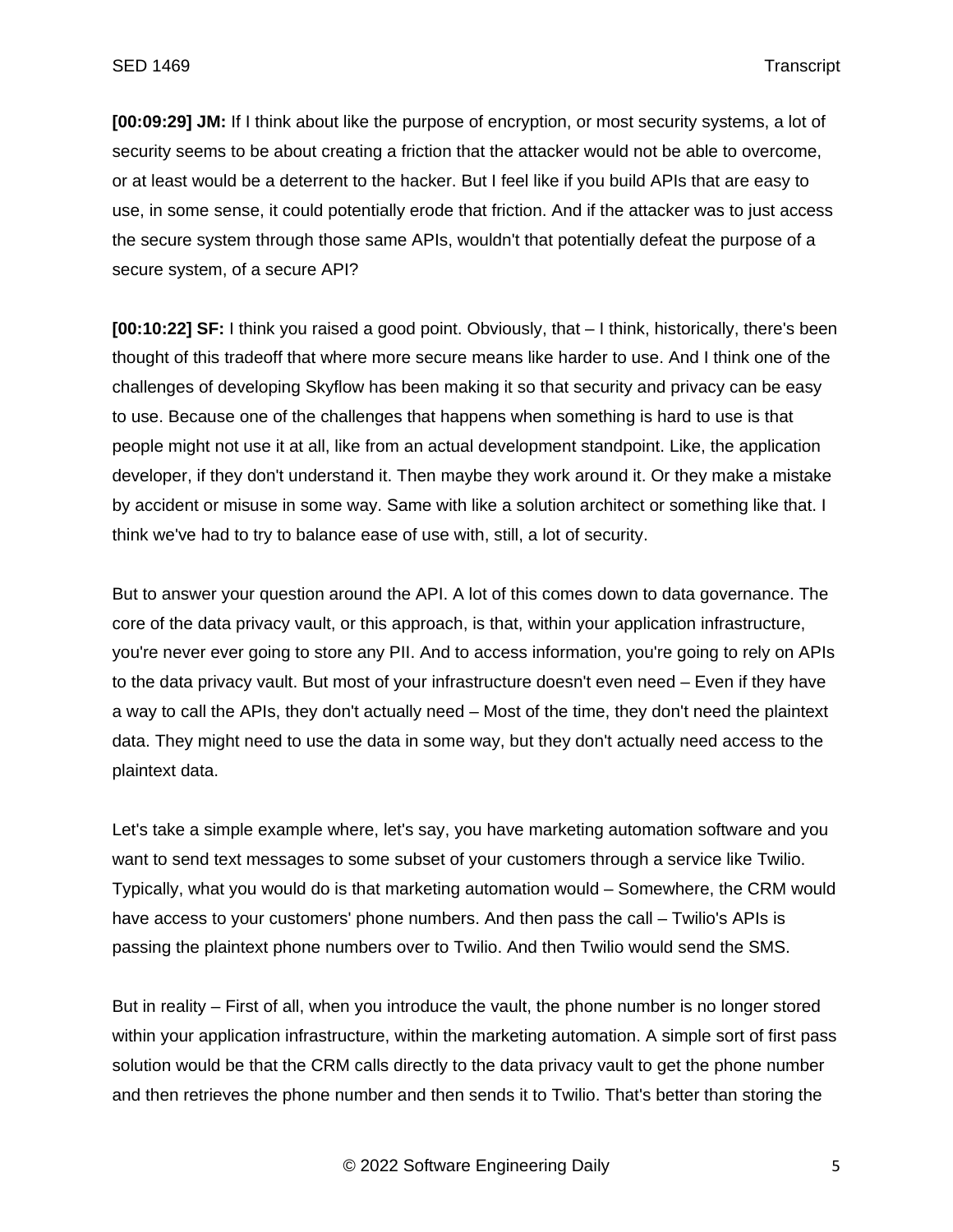data locally. But you're still exposing your CRM and your infrastructure to the phone number. And it doesn't actually need the phone number. It just needs to use the phone number in some capacity. In this case, pass it to Twilio.

A better implementation of the same idea is that instead of having it where the CRM has full access to actually pull the plaintext fit data, all it needs to do is send, essentially, a tokenized form of the data and have the right to call the vault to say, "I want the vault to call Twilio with the de-tokenized version of this data." That way, the plaintext of the data is always staying within the isolated and secure infrastructure of the vault. And then the vault can have essentially access to pass that data to Twilio on your behalf. You're really making it so that you're detokenizing or you're exposing the plaintext fit data as late as possible. And even if someone stole the API key to make that API call on your behalf, well, now, all they could do is actually call the API to call Twilio with a token. And if they don't know what the random tokens are, then they can't actually make a call to Twilio even on your behalf with the API key.

**[00:13:38] JM:** I guess what you're saying is, basically, just because you are adding in a simplicity of an access point, it's not necessarily going to be less secure.

**[00:13:49] SF:** Yeah. It's based on the principle of zero trust. Essentially, no service or user has access to anything unless you give it explicit access. And then explicit access really comes down to the data governance, policies that you create. You can say let's take another example where, let's say, it's like a customer service portal. And the customer service person needs to see the last four digits of the person's social security number.

Well, in that case, you can create a policy that says that, for this particular role, that this customer service agent can only see the last four digits of the social security number for this specific API key. Then the only thing that they can actually see is like the mass value of the social security number. And the infrastructure never ever gets exposed to the full social security number. And, again, if someone stole that API key, the only thing they could do would be to get the mass values of social security numbers, which don't have exploitable value to that.

It really comes down to not only isolating and protecting, but also, using these privacy preserving techniques to keep the customer data off of your infrastructure and then govern the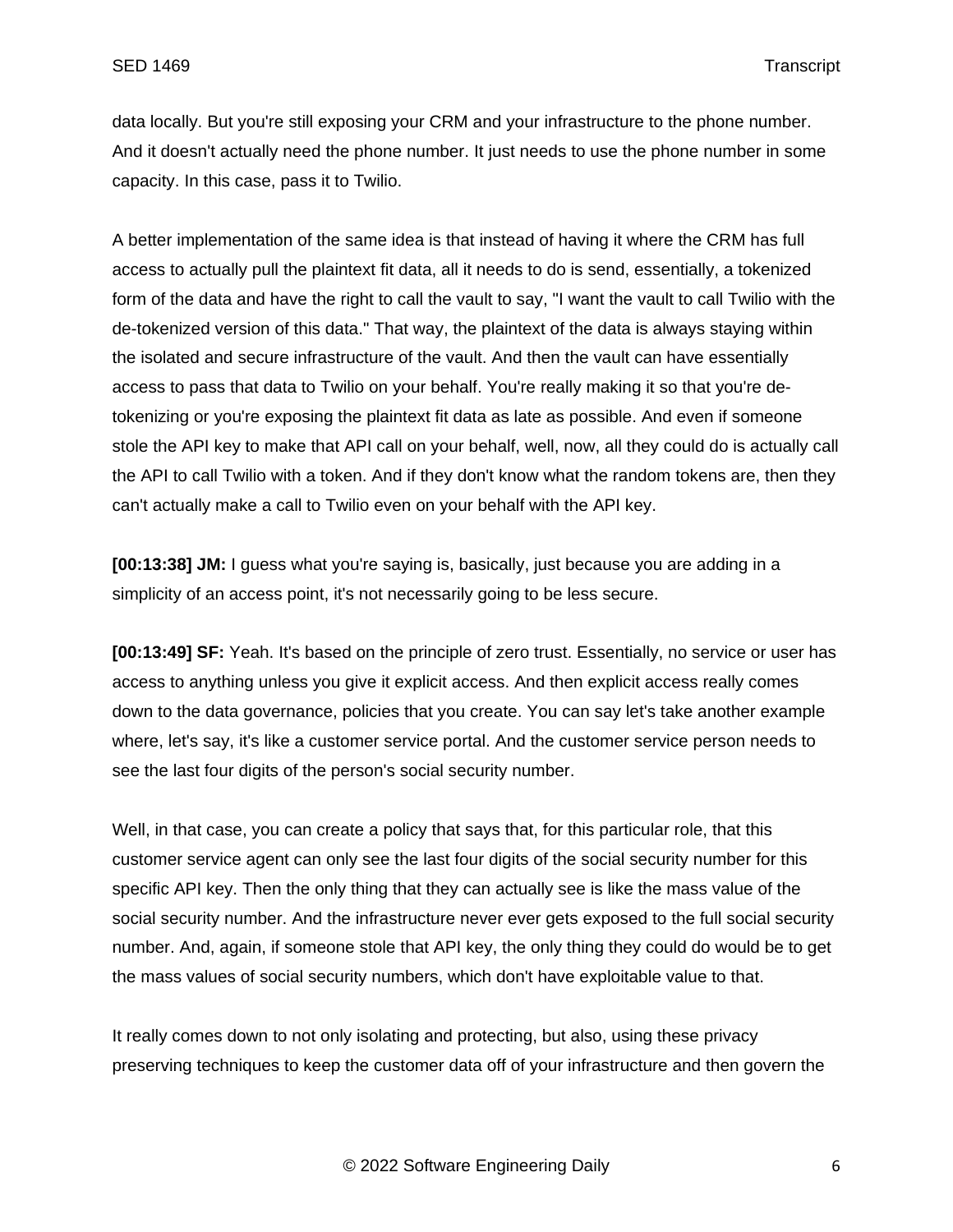rules around what actually has access. You want to have really fine-grained control over what, programmatically, services have access to.

Historically, the way things work, even if you're using something like encryption locally, you encrypt the data, but then a service can either decrypt it and then they essentially have access to everything, or they can't decrypt it. It's kind of like a true fault. Whereas, the more ideal situation is that, based on the business logic or the business requirements of the service at hand, you can localize specifically what that one service has access to based on the rules and the policies that you create. And most services don't need access to all your data. Most of the time, they don't need access to the data at all. They might only need access to a very limited amount.

Going back to the customer support example, that person, the customer support agent, might need only access to the social security numbers. But they probably don't need access to every social security number in your user database. They probably only need access to the customers that they're interacting with at that given time.

There was a data breach that happened at Robinhood a few months ago. And in that case, the customer service agent got socially engineered to giving up their credentials. That happens. But then they ended up leaking something like a million email addresses. And why does that customer service agent have access to a million email addresses at the time of a call that probably don't have a million people in their queue? And they might not even need the person's email address. Like, why do they need to visibly see the email address? By creating these rules and policies, you can lock down access. So that even if someone stole the key, the scope of the breach of the leak would is significantly reduced.

**[00:16:41] JM:** We've talked at this point about the security of the API and some of the architectural principles, the zero trust principles, around securing that API. But what about the database that is actually behind the API. Can you give more light around the architecture of like what database are you choosing? Or can the user bring their own database and then you just put APIs around it? Or just talk a little bit more about the actual architecture of the data vault.

**[00:17:14] SF:** It's based on – I mean, a lot of it was built from the ground up. Skyflow, through its first two years of operation, had primarily like an engineering staff of like 40 people working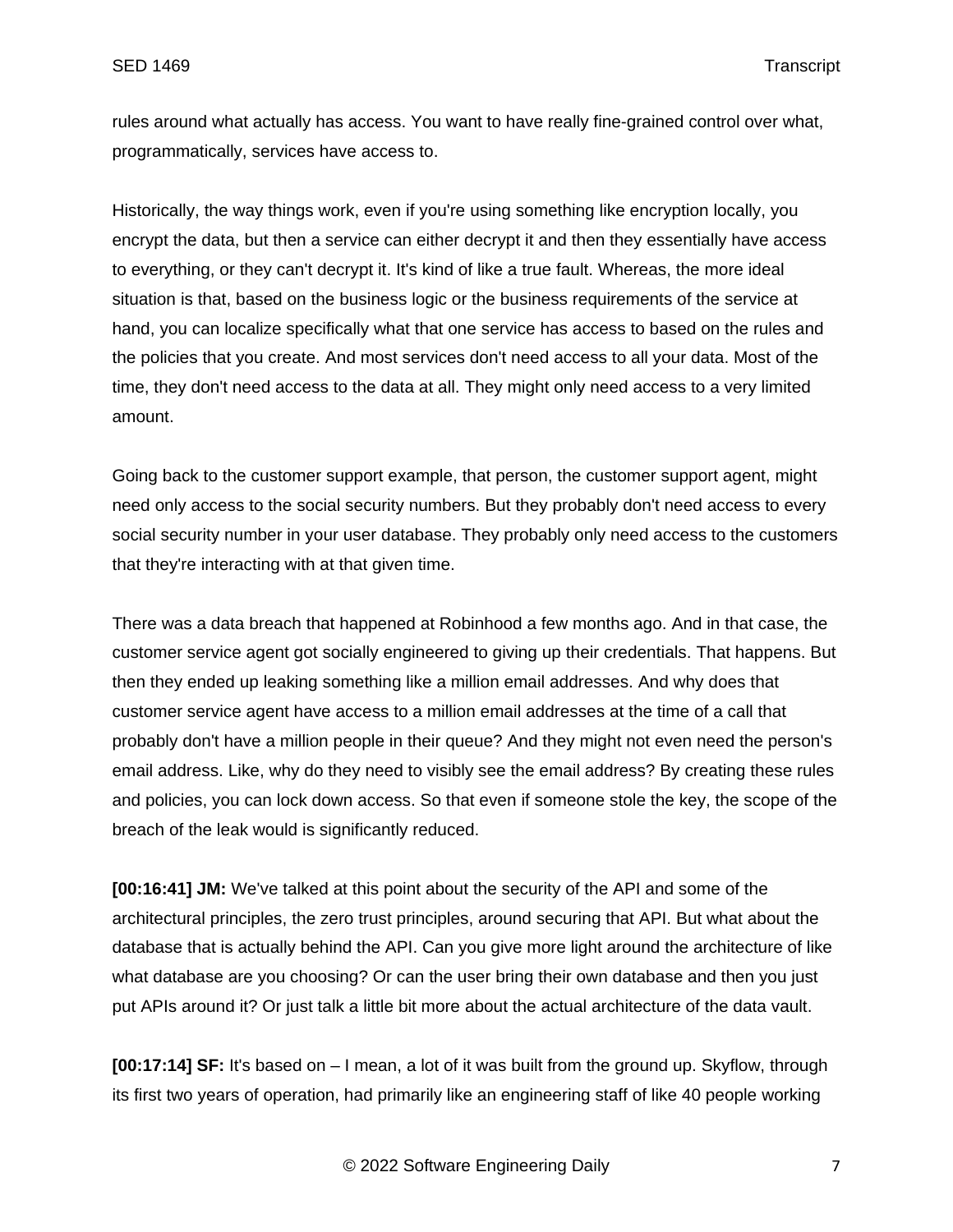on this problem, building a lot of stuff from the ground-up. But at the base layer, Postgres database has been heavily modified with building a lot of these privacy controls and technology that we developed on top of it. And these are cloud-based infrastructure. It's something that you would deploy via VPC within your own AWS environment. And we help you set up a lot of that stuff. And that could be a single tenant or multi-tenant environment, depending on what your requirements are.

We automatically do key management around the encryption keys, the service account keys that are created to access the APIs. But you can also bring your own keys and manage that yourself. Everything is API-based. So you can you know create defaults, create the schemas, create connections to third-party services all via APIs. We also provide out of the box studio environment, which is like a web-based UI that allows you to do a lot of that stuff as well for experimenting or creating your first fault. Similar idea to interacting with the database and setting up a database for the first time.

**[00:18:28] JM:** Is the database meant to be a place to store like the entirety of – Like, is it the source of truth for all customer data? Or do you just – Like, maybe you could walk through a prototypical customer use case. What are they actually storing? Do they need to store everything to be compliant? Or are there just certain rows or certain columns that need to be stored in order to be compliant?

**[00:18:54] SF:** Yeah, that's a great question. We provide sort of predefined templatized vaults for different use cases. For example, we provide a PCI vault, which defines a schema for all the types of things that you would probably need to store for something in the fintech industry. That'd be like bank accounts, credit card information, transactions, and so forth. We provide a vault out of the box for that, which you could then you know modify as you need. That's a very common example.

A lot of customers come to us because they might want to avoid something like PCI lock-in with a specific vendor. Maybe they're using something like Stripe today. And Stripe gives you PCI compliance out of the box. It's great. But you might get to a point where you don't want to rely solely on Stripe to house your credit card information and do transactions. Maybe you can get better deals with other vendors. Or maybe you just don't want to be locked in to a single vendor.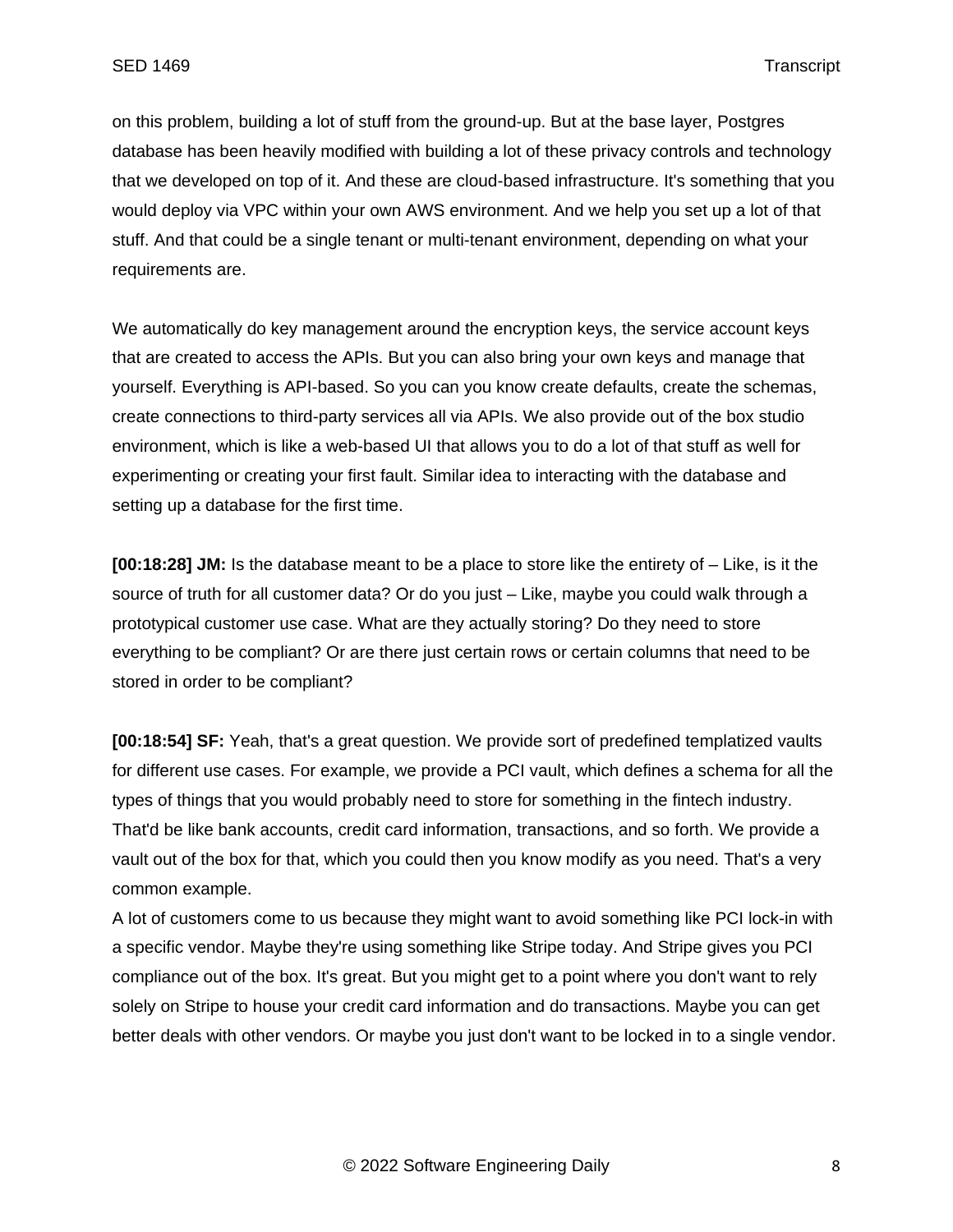One way of preventing that lock-in is to, essentially, move your credit card information out of Stripe and bring it into the vault architecture. And then you can use something called Skyflow Connections that allow you to actually call Stripe securely through the vault without any of the credit card data or banking data hitting your backend. And we have a number of different fintech partners, like Stripe, Move, Plaid and so on. We can really help you speed up the process of being PCI compliant in the fintech world.

Now, another common use case, is businesses that want to be, let's say, GDPR compliant. For GDPR, a lot of the things that you'd be storing is your customer data. You can think about that. Like, typically, when we architect a system, especially at the beginning, we might create a user's table in our MySQL database, where we start putting people's names, and email addresses, and phone numbers and so forth.

And the challenge with that is – Let's take a simple example, where maybe you have a web application, and then the web application talks to an API gateway, which talks to a backend. And then there's a database where you're storing customer data. And maybe there's an ETL pipeline that pushes the data down to a data warehouse. And then you have some analytics that run off of that.

Well, if you're, say, collecting someone's phone number, then the phone number gets passed to the API gateway. The API gateway probably has logs. And either by design or by accident, that phone number might get logged there. Then it gets passed to the backend where it, again, might be logged. And then you store it in your database on purpose. And then your ETL pipeline picks it up and it gets copied down to your data warehouse and it gets probably exposed within your analytics.

Well, for something like GDPR, where you need to adhere these different rights that your users have, like the right to be forgotten, the right to access, as well as localization or regionalization laws, or residency laws, then it becomes really, really hard to actually do that in this infrastructure where something like a phone number is copied and replicated throughout the systems. Because, now, that's a fairly simple example. But you take like a modern enterprise business, 20% of enterprise businesses have over a thousand sources in their ETL pipelines. Well, you're talking about a massive amount of data that's sort of being copied and replicated everywhere. It gets hard to even track like what data you're storing and where it's stored.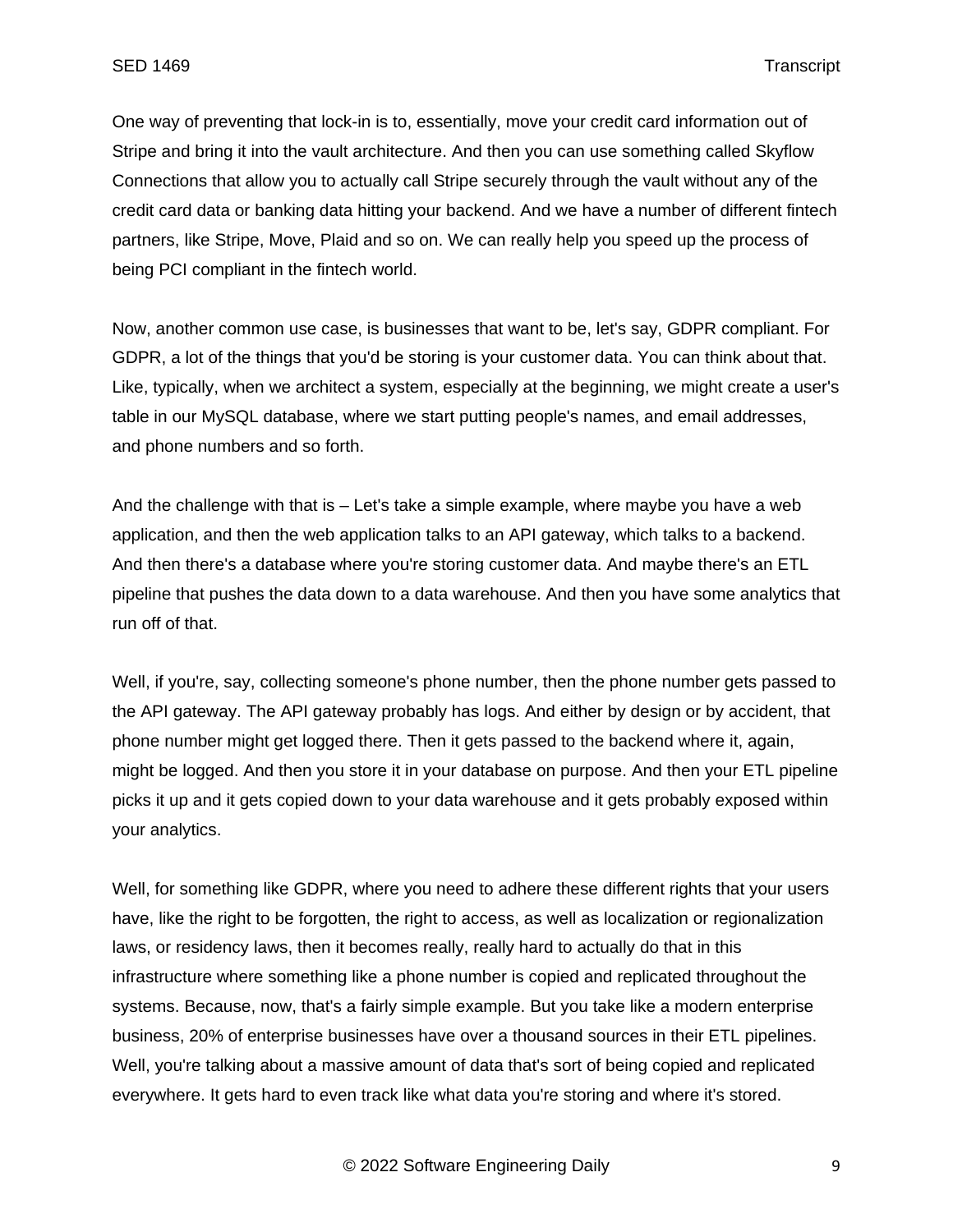Something like the right to be forgotten, how do you go through that infrastructure and actually delete it? That becomes a really hard problem to solve. And then if you need to comply with residency regulations, how do you extract that data from your existing infrastructure and move it into a server that's in Europe, or in Brazil, or wherever you're operating? That becomes really, really hard to do. And then how do you even secure it?

With the privacy vault, the way that we help companies solve those problems is, first of all, you're creating a single source of truth to your data in the vault. You don't have the replication issue. And within your application infrastructure, essentially, the customer API PII is being replaced by probably tokenized versions of the data. You still have a representation of the data within your application infrastructure, but it's essentially de-identified data.

And then if you need to regionalize the vaults, well, then you create a vault that houses your European customers that is located in Europe, and one in Brazil, Canada, United States, or wherever you're operating. It becomes a lot easier to answer questions about where is my data being stored while it's being stored in the vault? What data am I storing? Well, just look at the schema that's created for the vault. And in terms of security, while the security and privacy controls are built into the vault, that part is taken care of. It really, really simplifies a lot of the complexity that comes with securing existing systems by architecting a system from this way from the beginning.

**[00:23:42] JM:** Does the added layer of security in a database lead to any considerable latency or any other penalties?

**[00:23:54] SF:** Yeah. That's a great question. Obviously, I think one of the things I talked about around the requirements of the vault, this is a core infrastructure. It needs to have high availability, high throughput. But there are, of course, as you add things like encryption, and tokenization, and other privacy and security techniques, technology on top of that, there is going to be more latency than just querying a regular database. That's one reason that you wouldn't want to store all your data in the vault. You really want to keep it to the data that's very sensitive.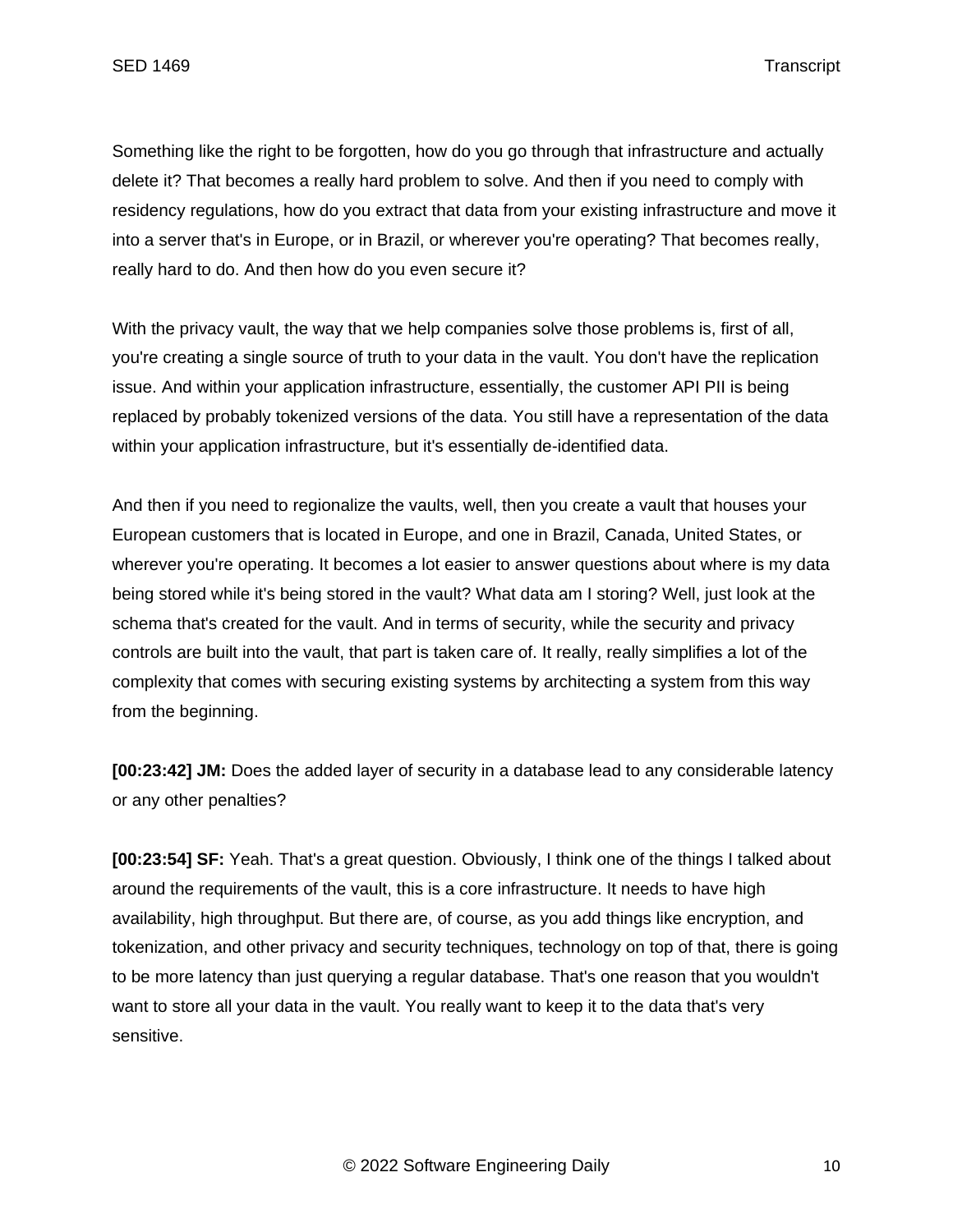But by storing representations of the data within your infrastructure, like tokenized data, there's still a lot of operations that you could perform on the tokenized data that locally you normally would. For example, let's say, in your analytics, you have a report that shows the number of delivered SMS to a phone number.

Well, historically, what would happen is you would actually have that phone number somewhere within your infrastructure and then you're associating like the number of delivery receipts with it and then exposing that within your metrics dashboard. Well, instead of having the problems that come along with having to secure the phone number in this case, you can store a tokenized representation of the phone number. You can still perform the same calculations and operations on the phone number against the tokenized data without exposing your system to the problems of actually trying to secure it.

You're getting privacy security with the vault. It's probably not going to be as quite as performant as a native, well-scaled MongoDB or MySQL database. But it's still very responsive. And that's really our goal. But you don't have to actually retrieve data that often from it for most use cases, because you can rely on sort of de-identified versions of the data.

**[00:25:46] JM:** Can you give more description for what went into the engineering of the privacy vault? Because when you talk about a 40-person engineering team working to implement these zero trust APIs, I guess, I'd like to know kind of how you architect an engineering team around that. Obviously, there's a lot of work to review, and to test, and to build the key management systems and the other kinds of security around that. But maybe you could give a little bit more sense of the division of labor around building a privacy vault.

**[00:26:30] SF:** I mean, we have sort of teams broken up into different squads that own different parts of the infrastructure. There's the data plane or database layer. There's the API layer. There's the sort of developer experience that includes the API, but things like our studio that we provide, our governance engine.

Each of the features of the vault essentially become part of the engineering response – Like, the breakdown of the engineering responsibilities. We have a team that's focused on the governance part. We have a team that's focused on the vault architecture making sure that it is scalable, has that enterprise-grade performance, as well as things like our encryption layer.

© 2022 Software Engineering Daily 11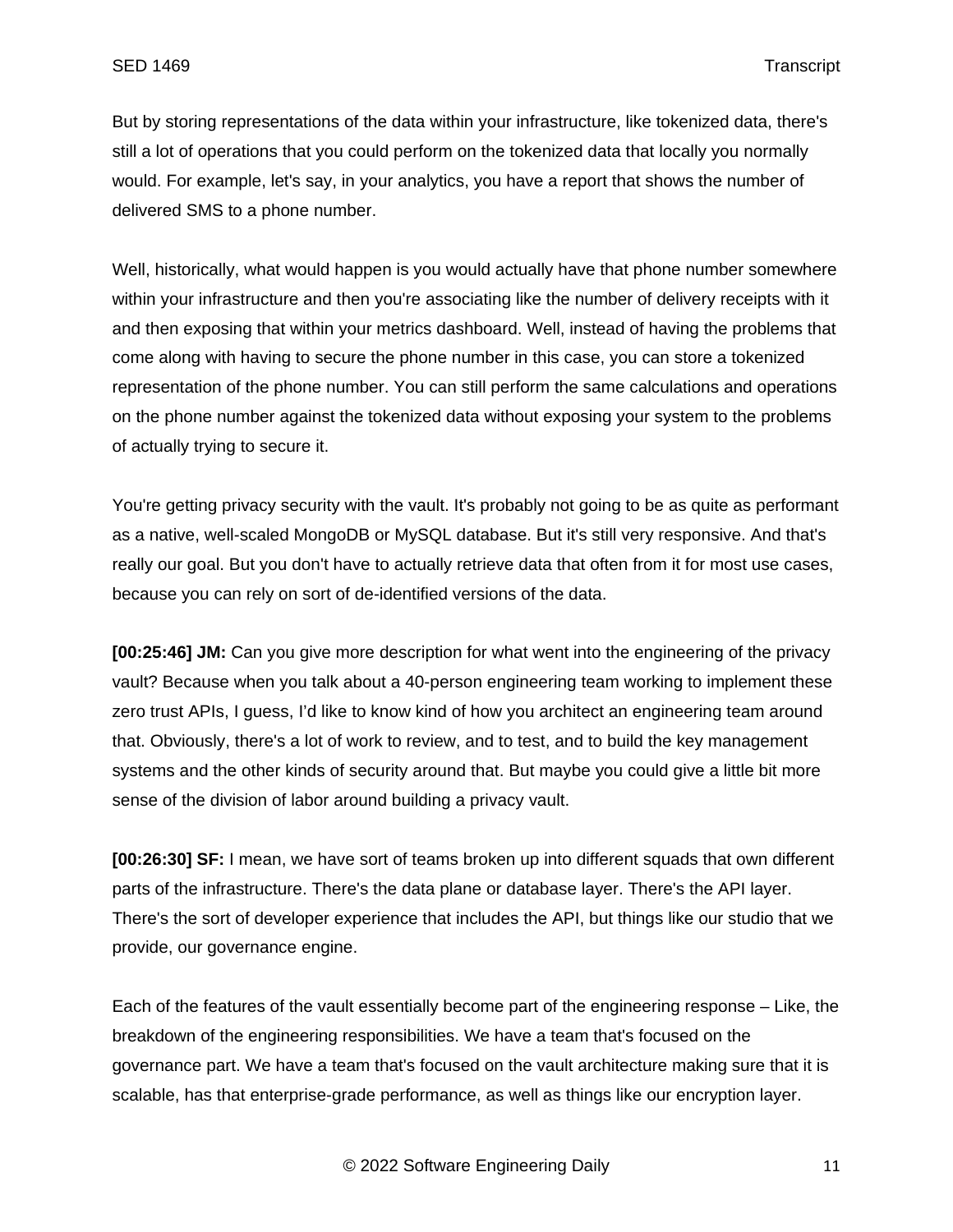One of the technologies that we created at Skyflow is a technology called polymorphic encryption, which the name comes from the computer science concept of polymorphism, where, essentially, a single interface represents many data types. In polymorphic encryption, data is encrypted in multiple forms with multiple keys with specific functions for the data. And that allows us to provide operations on encrypted data.

Normally, when we think about encrypted data, we want to encrypt data at rest and during transit. That's pretty standard stuff. But to actually use the data, we have to decrypt it. But with polymorphic encryption, you can actually perform operations like aggregation, comparison against the actual encrypted data. It's another sort of additional layer of security. And, obviously, that takes a lot of domain expertise and incredible amount of engineering to build something like that.

**[00:28:08] JM:** Polymorphic encryption, to generalize it, if I recall, it's a form of encryption where you're able to prove that you have the key without actually exposing the key or something something like that?

**[00:28:22] SF:** No. The idea is that – If you've heard of homomorphic encryption, which is kind of has long – Been considered sort of the holy grail for encryption. With homomorphic encryption, essentially, you can perform any kind of operation in like a conventional database over the encrypted data. But the challenge with homomorphic encryption is it's incredibly slow. Like, IBM built a homomorphic encryption database, like proof of concept, I want to say, six or seven years ago. And it takes like three minutes to 50 query records. It's not something that you can actually use.

But with polymorphic encryption, sort of our key insight was that, when it comes to the type of data that we're storing, we're storing very, very specific type of data. You know, social security numbers, phone numbers emails. Essentially, customer PII, PCI, PHI.

Well, that data is essentially like a data structure. Like a social security number or phone number, we call them numbers. But they're not really numbers. You don't do multiplication with a phone number. You don't do sum with a phone number. Because this type of data – Like a phone number where you have an area code and you have – It's basically broken up into three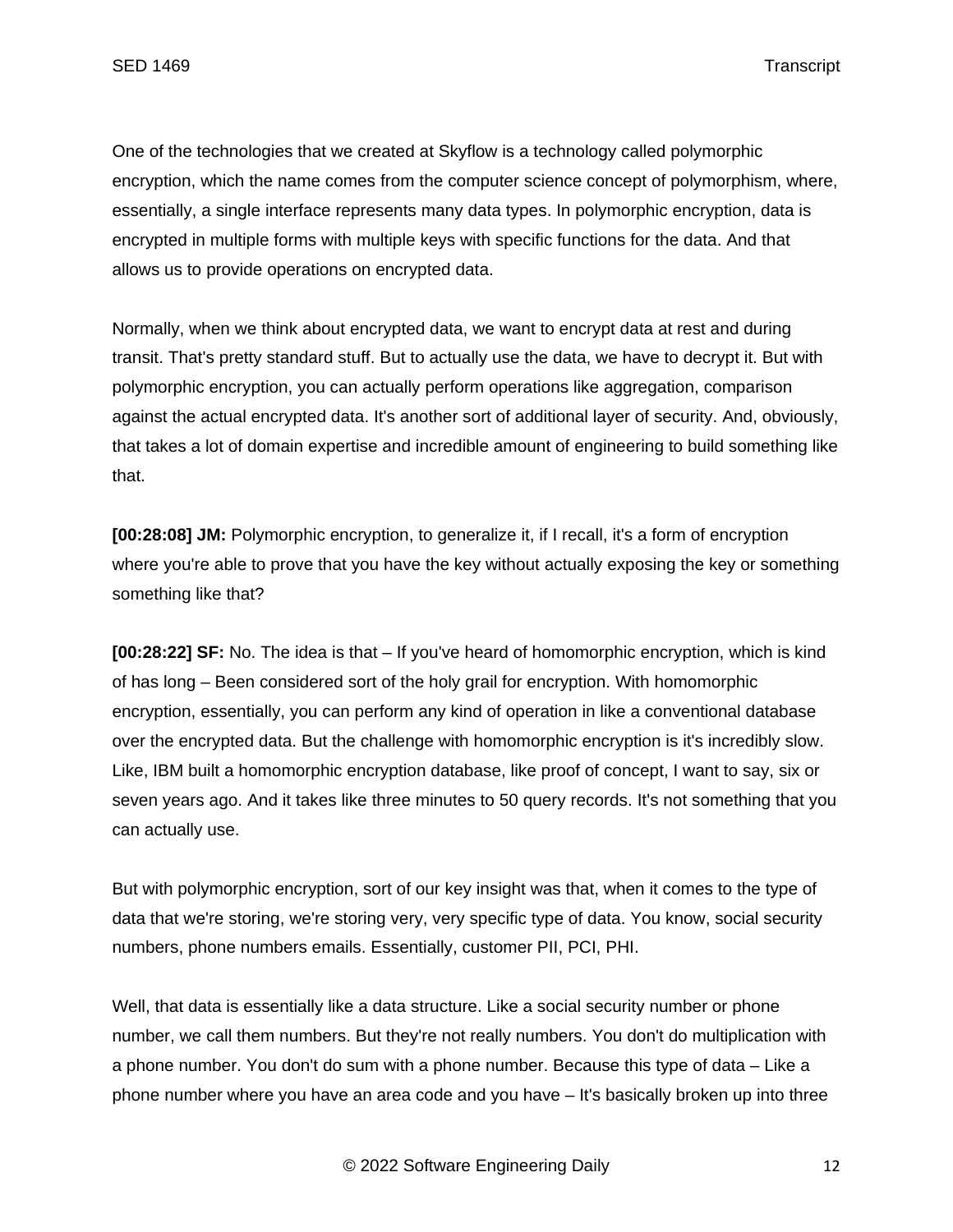components. Then we know the types of use cases and operations you typically perform over a phone number. You might want to aggregate everybody that has the same area code. What polymorphic encryption does is it applies different types of encryption to each component of the data structure so that you can actually perform operations on it.

**[00:29:54] JM:** I'ts basically a form of encryption where you can actually operate over the encrypted data.

**[00:29:59] SF:** Yes, exactly. It gives you the power of homomorphic encryption without the downside of the runtime problems. And it works in our space because of the specialized nature of the type of data that we're storing.

**[00:30:14] JM:** Got it. I guess that's to say that if you have your database encrypted with polymorphic encryption, that means that you could basically translate any query, any normal query. You could transpose that query to a query that the database would actually understand in its encrypted form.

**[00:30:39] SF:** Yeah. I think a good example is if we take a real-life example, where if I go to a bar and I want to buy a drink, then they're going to want to check to see if I'm over 21. And in the real world, I show my driver's license number. And they see my date of birth in order to determine whether I'm over 21. At the same time, I'm also exposing a lot of other PII, which is like my home address, and my biometrics. Like, my height, my eye color. It's not a great system. But we've kind of applied that same in real life scenario to answering those questions in the technology world as well, where we essentially expose a system that needs to tell whether Sean is over 21, to all the data about myself.

And the reality is, is we don't have to build systems like that. Ideally, to answer whether I'm over 21 or not, maybe the system needs to see the month and year that I was born. But using something like polymorphic encryption, we could actually run a query select count from user's table where name equals Sean Falconer, and age above 21. And if that returns one, then I'm over 21. If that returns zero, then I'm not. You can actually use, essentially, something called zero knowledge proof to determine whether I am over 21 or not without ever actually exposing any of my PII.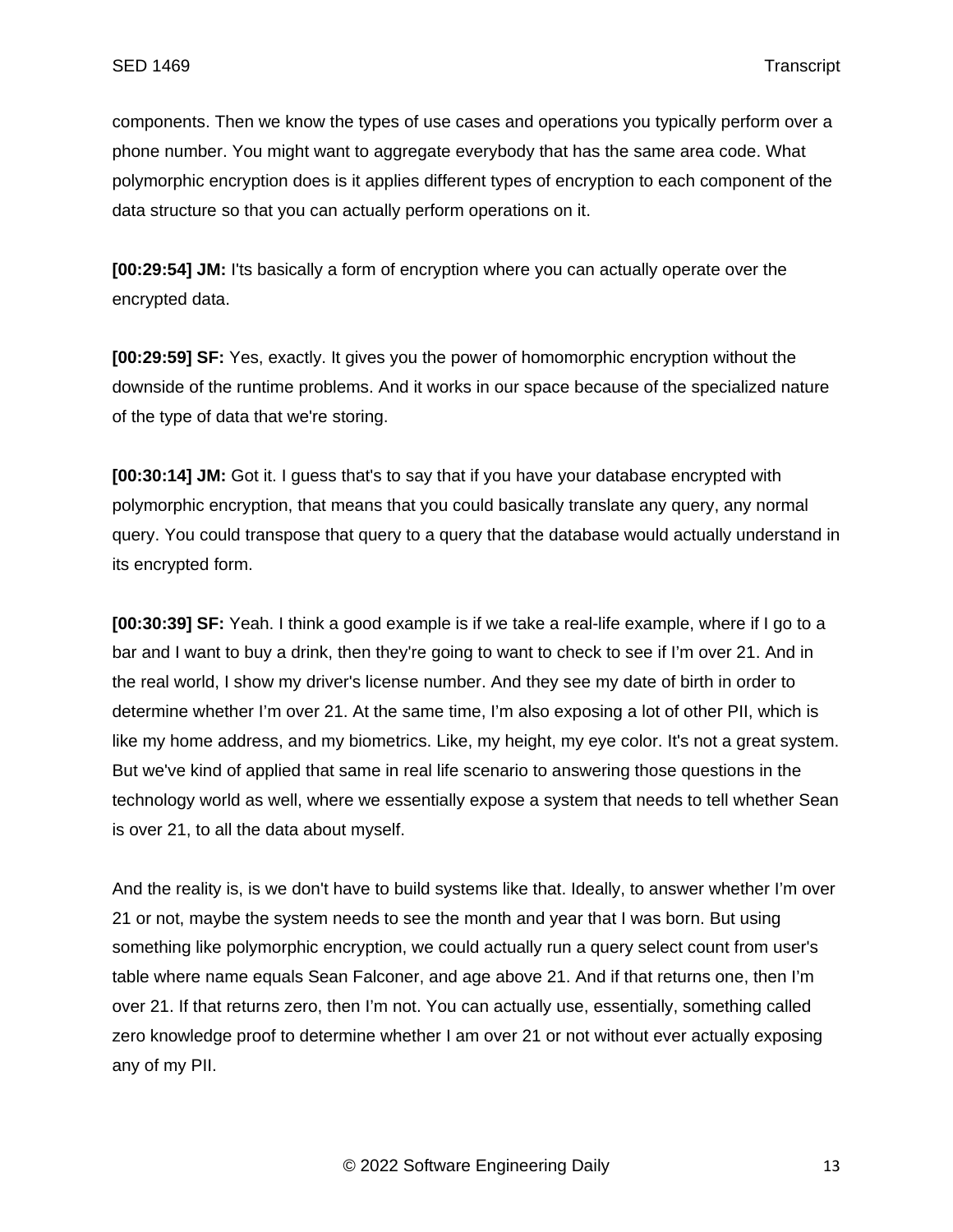**[00:32:00] JM:** I'd like to broaden the conversation a bit. If we talk about the different compliance use cases, like HIPAA, and SOC 2, and PCI, are there notably different constraints on these different compliance requirements? Or are they fairly similar across the board?

**[00:32:28] SF:** There are differences. I think PCI is probably the most rigorously defined. And it makes sense, because it's been around for a while. It was initiated by the credit card industry to prevent issues like fraud. It's obviously something that's like really sensitive and people don't want their credit cards being falsely charged. It's highly regulated. And they have very specific requirements.

There's now, I believe, over 115 privacy laws for different countries in the world. And those really, I think, vary in terms of how specific they are about what the laws say. And if you take something like GDPR, which is the most well-known sort of PII-related privacy law, there's things like data residency requirements built into that. Well, that's something that doesn't really apply to something like HIPAA or PCI. And that is like a big hurdle for certain companies, especially due to some of the issues I was talking about earlier where, essentially, people's PII is replicated and copied throughout different systems. It becomes really, really hard to sort of disentangle that.

And then there's also these different basic rights under GDPR that your users have, like the right to be forgotten, the right to be notified, the right to be informed. You have to explain what you're doing with the data that you collect. That isn't necessarily true for all of the different regulations.

And then SOC 2 level one and two are really an auditing procedure designed to ensure that service providers securely manage data and protect the interest and privacy of clients. That's kind of a component of some of these other things. But it's not necessarily just because you're a SOC 2 compliant, it doesn't automatically make you GDPR compliant, for example.

**[00:34:13] JM:** Talking more about the API surface area and the different products that you guys have at Skyflow, we've talked about the privacy vault and the process of securing it. You also have systems for secure Lambda functions, which would mean you could actually have compute logic. What is involved in making – Lambda function, meaning like AWS – As in the AWS Lambda. What is involved in making a Lambda function secure?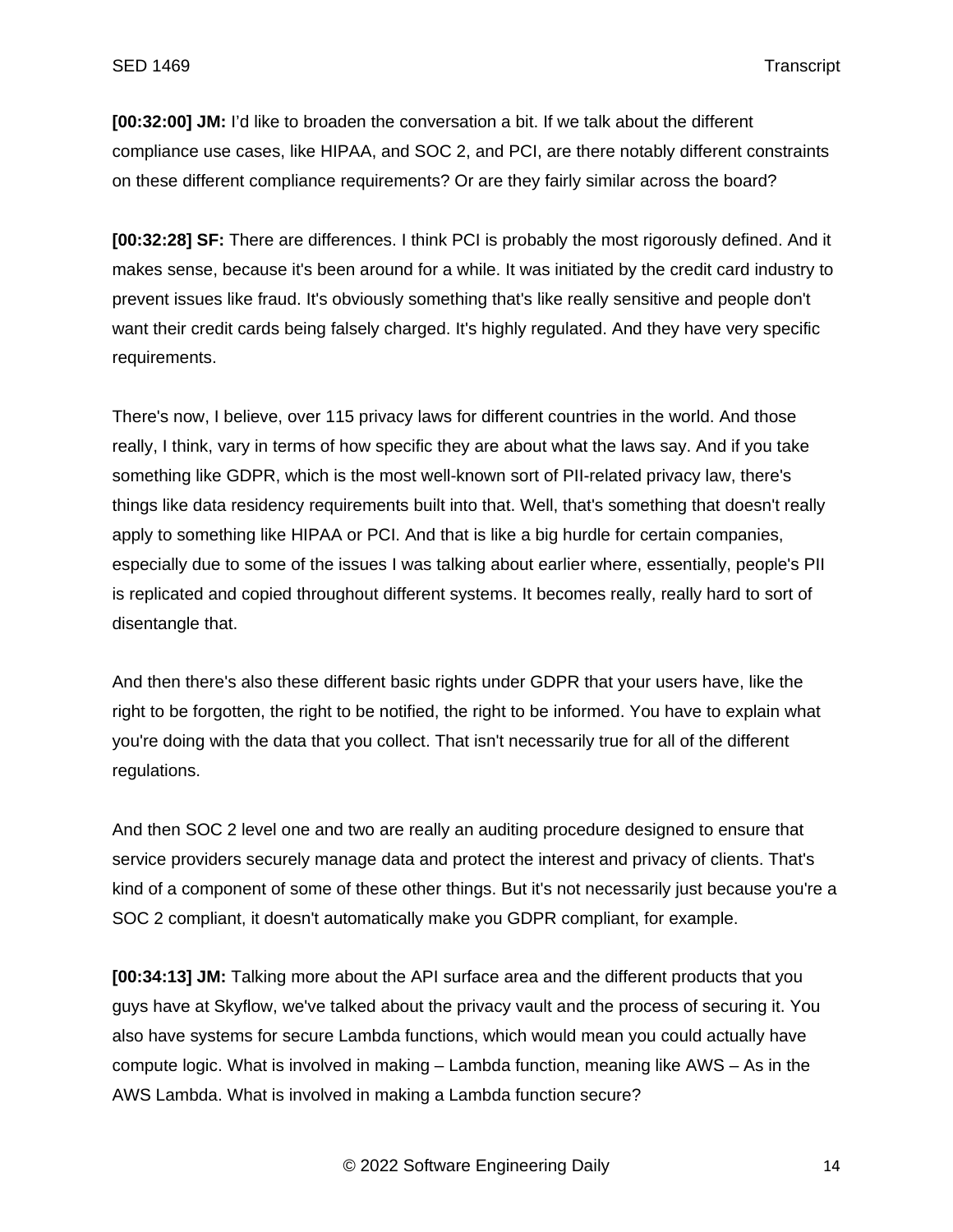**[00:34:53] SF:** The big thing with the case of like secure cloud functions is that the function is running within the vault environment rather than running within your regular AWS environment where your application infrastructure is. You're bringing the cloud function much closer to the vault and the security controls that are based around that, as well as the built-in data governance rules and policies. All the security and privacy controls that are built in the vault are part of that secured cloud function. And you're insulating, essentially, your infrastructure from, again, touching the PII.

One simple example would be if you wanted to – And I made this example earlier. But we can dig in a little bit further. But, say, you wanted to call Twilio APIs to send an SMS. Well, you can do that securely directly through the vault by calling Skyflow connections with, essentially, tokenized form of the data. And then in our secure cloud function environment, we're going to automatically de-tokenize that data talking to the vault on your behalf, and then talk to Twilio on your behalf, and then pass that data back to your service. But none of the sensitive data, essentially, is ever touching your infrastructure.

**[00:36:08] JM:** Okay, cool. It's more about the data locality relative to where the function actually runs.

**[00:36:14] SF:** Yeah. The same sort of privacy and security controls that are placed around how your application can interact with the vault are also placed on top of the secure cloud function. And then it's also isolated and protected within the VPC environment that the vault is housed within, which has tight controls over who and what can access it.

**[00:36:36] JM:** And you can also have secure data sharing within a Skyflow data vault. If I want to share data with a third-party organization data that lives in my vault, there's obviously constraints around that that come with privacy and security. What's involved if I want to expose some amount of my data in my healthcare application to a third-party? What's involved in making that sharing secure?

**[00:37:14] SF:** It's the same idea, where – Like, Twilio example, or calling Stripe. But let's take the healthcare example. Let's say that we had to pass some medical records of a customer over to the healthcare provider. Well, then, what's happening is the application infrastructure is

© 2022 Software Engineering Daily 15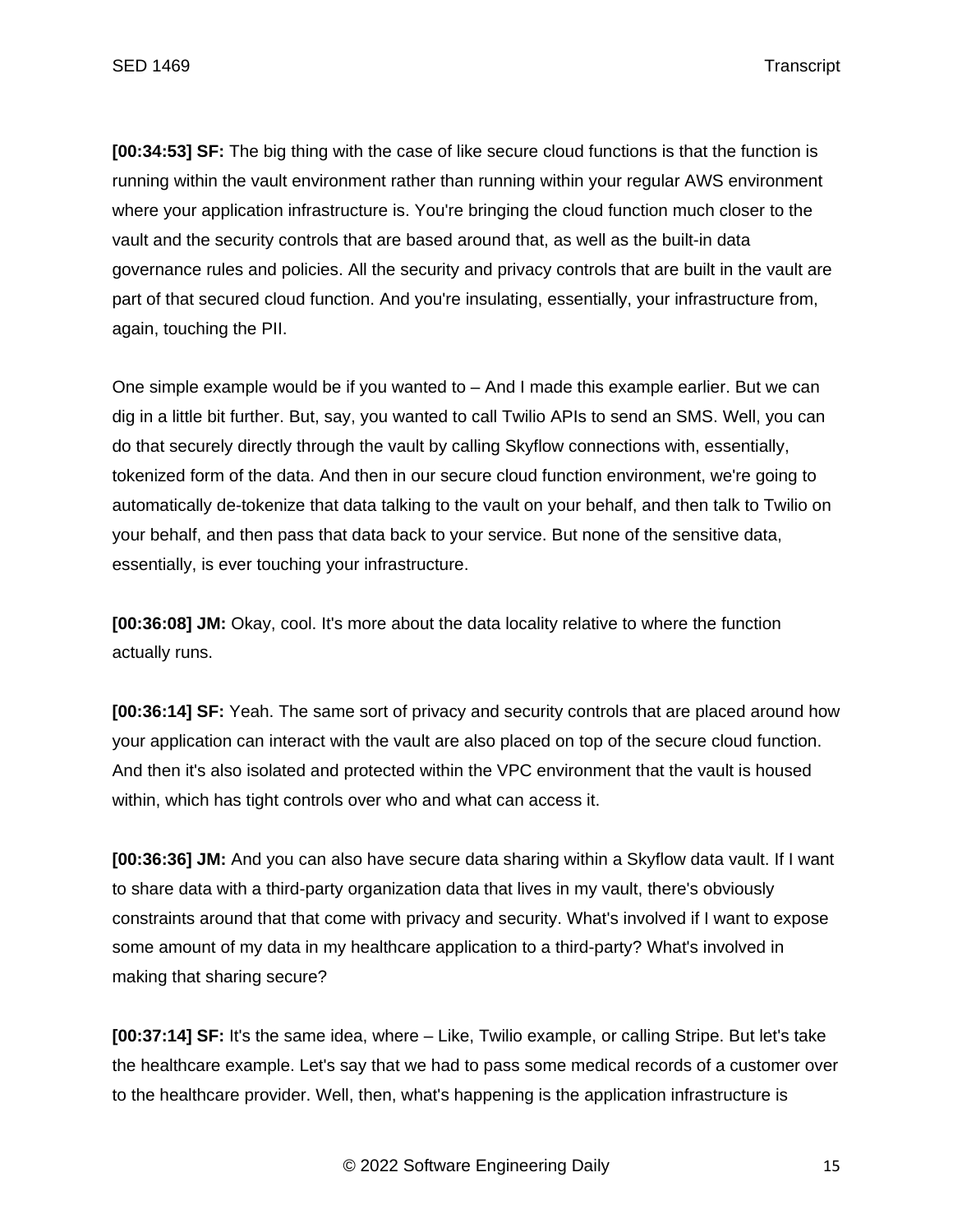calling Skyflow and the APIs that we provide for making that connection to the healthcare company. This is something that you can configure either through APIs or through our studio environment.

And, essentially, you're making that request. Instead of making the API request directly to the health tech company, you're making the API request to the Skyflow vault passing in the patient data as the identified form of that data to, essentially, tokenize data.

And then we are going to automatically talk to your vault to de-tokenize that data based on how you configure the connection environment. And then we will pass the plaintext values over to the health tech company over a secure connection also based on however their APIs work. And then when we retrieve the data back, if there's PII within that data, we can automatically tokenize it and store it within the vault. So that when we pass the data back to you, you only receive the tokenized versions of the data. Again, it's always about like insulating your environment from being exposed to any of this potentially sensitive data. So that it doesn't accidentally end up in your logs or somewhere else.

And I think like, in essence, the goal with any highly secure system is that essentially tokenizing or de-identifying sensitive data as early as possible. And then you're de-tokenizing it as late as possible. In the ideal world, when you're collecting data, let's say, in a web application, or maybe in a mobile app, that data is never ever touching your backend. You can do that with secure forms that we provide through our SDKs embedded into your website to collect account information. And then that can be sent directly to Skyflow into your vault using the same sort of governance rules that are set up for everything else. And then the tokenized data can go into your infrastructure.

And then when you need to utilize that data to pass it to a third-party, you, again, are never touching it. It's only being de-tokenized, essentially, in transit over a secure connection to the third-party.

**[00:39:28] JM:** Gotcha. Taking a step back, building applications for financial services or for healthcare has historically been pretty difficult partially because of regulation, but also partly because it's just like interacting with the banking industry or interacting with the healthcare industry is notoriously difficult. But I imagine that, over-time, the gains in speed and ease of use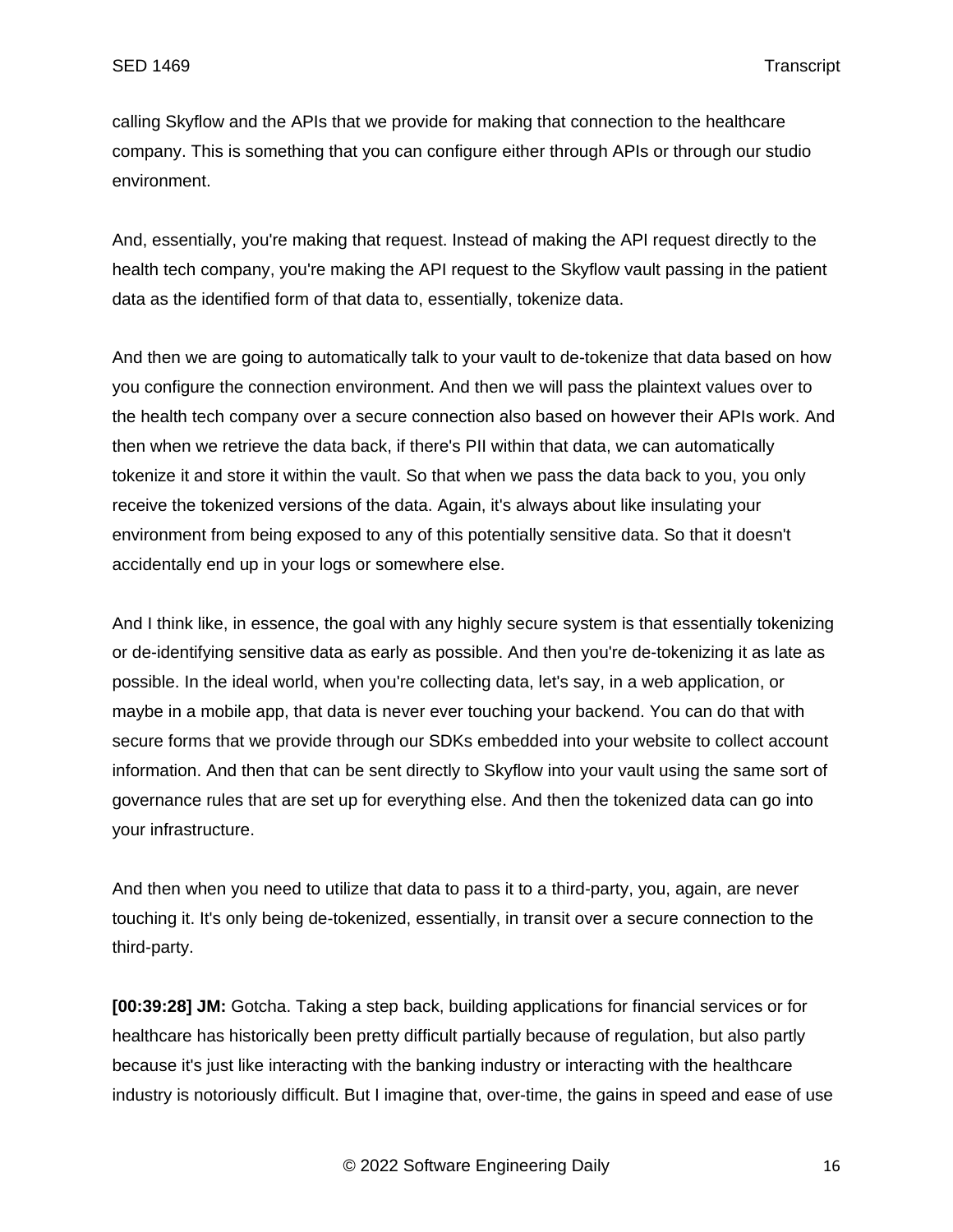of infrastructure probably makes interacting with these industries a little bit easier. Do you have any perspective on interacting with regulated industries from a high level? Has it gotten easier over-time or maybe with the changing of the guard maybe in the last years?

**[00:40:16] SF:** To some degree, I think that one of the reasons you see such an explosion, especially, in the fintech world is, one, I think that there's just like a lot of innovation going on there. Obviously, there's going to be a lot of companies and investment interests there. But they are doing the Lord's work in any way, where they're taking a lot of this complexity around the banking industry, and abstracting it, and providing like very simple APIs on top of that.

To do, I believe, an integration directly with Visa, there's like SDS FTP servers involved. And there's a lot of kind of old-school ways of passing data securely between systems. While companies move and so on, abstract away all that complexity and provide an API layer on top of that. Then if you are someone who wants to build a company that not only does payments, but maybe does some sort of fintech play on top of the banking industry, like a Venmo or something like that, well, now you have these like really simple APIs to integrate with, which is amazing. And I think that's why you see a lot of innovation and also speed to market. The time to market has significantly reduced, because you don't have to go out and build all that stuff from scratch.

It's a similar idea to like the innovation that Twilio really brought, where they took telephony and abstracted away all the complexity of interacting with carriers to do phone calls and send SMS messages and made it a really simple API. And in the spirit of those companies, I think that's also at the heart of what Skyfall is trying to do around data privacy, is make, essentially, data privacy as simple as payments on Stripe or sending an SMS on Twilio.

**[00:41:54] JM:** Just winding down, can you give some perspective on where Skyflow is going and what systems you might be building in the near future?

**[00:42:06] SF:** Yeah. We are a Series B startup. We closed our Series B back in November. We're growing very quickly right now. And, certainly, if anybody's listening to this and this is sounding interesting to you, we're, essentially, hiring across all functions, including developer relations, which I am the head of. If you're interested, feel free to check us out.